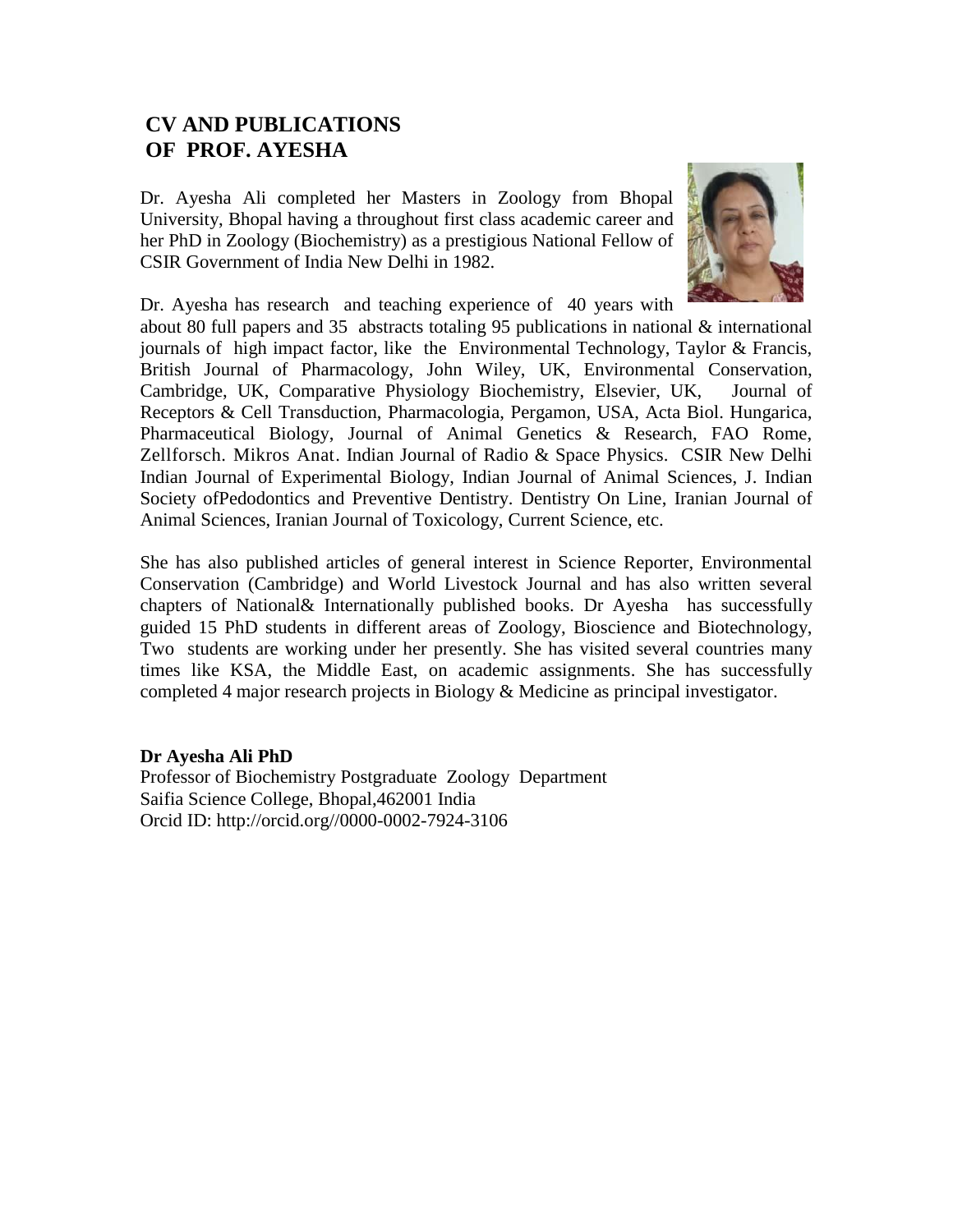## **Complete List of Full Research Papers Published In Peer Reviewed International Journals of High Impact Factor by Dr. Ayesha S. Ali, Saifia College Bhopal**

- 1. Khan S, Ali SA and **Ali AS** (2022). On the presence, isolation and characterization of different fungal strains from municipal landfill site dumped with plastics. **International Journal of Biology, Pharmacy and Allied Sciences (IJBPAS).** 11(2): 607-626. [https://doi.org/10.31032/IJBPAS/2022/11.2.5875.](https://doi.org/10.31032/IJBPAS/2022/11.2.5875)
- 2. Khan S, Ali SA and **Ali AS** (2021). Biodegradation of low-density polyethylene (LDPE) by mesophilic fungus *'Penicillium citrinum'* isolated from soils of plastic waste dump yard, Bhopal, India. **Environmental Technology. Taylor & Francis**  DOI: [10.1080/09593330.2022.2027025](https://doi.org/10.1080/09593330.2022.2027025)
- 3. Ali SA, **Ali AS** and Khan S. (2020). Nano particles in environmental remediation with special reference to polyethylene biodegradation: A review. **Bulletin of environment, pharmacology and life sciences**. 9(5): 142-152.
- 4. Khan S, **Ali AS** and Ali SA. (2020). Green nanotechnology: A boon in silver nanoparticle synthesis certain aspects of silver nanoparticles biomedical applications and an outline of its toxicological impacts- a mini review. **European journal of pharmaceutical and medical research.** 7(10):261-273
- 5. Parveen N, **Ali AS**, Ali SA. (2019). On the intricacies of facial hyperpigmentation and the use of herbal ingredients as a boon for its treatment: Cosmeceutical significance, current challenges and future perspectives. **In: Depigmentation, Intech Open** Publishers. https://www.intechopen.com/books/depigmentation/
- 6. Ali SA, Parveen N and **Ali AS.** (2019). Promoting melanocyte regeneration using different plants and their constituents. **In: Herbal Medicines Back to Future: Cancer therapy (Bentham Science Publishers).** 3: 247-276. DOI: 10.2174/9789811411205119030010.
- 7. Zaidi KU, Ali SA, **Ali AS**, Naaz I. (2019). Natural Tyrosinase Inhibitors: Role of Herbals in the Treatment of Hyperpigmentary Disorders. **Mini Reviews in Medicinal Chemistry**. 19(10): 796-808. DOI : 10.2174/1389557519666190116101039
- 8. Parveen N, **Ali AS**, Ali SA. (2019).Commercial zebra fish farming: a new concept of genetic manipulation for ornamental fish trade. **Everyman's Science**.4: 232- 236.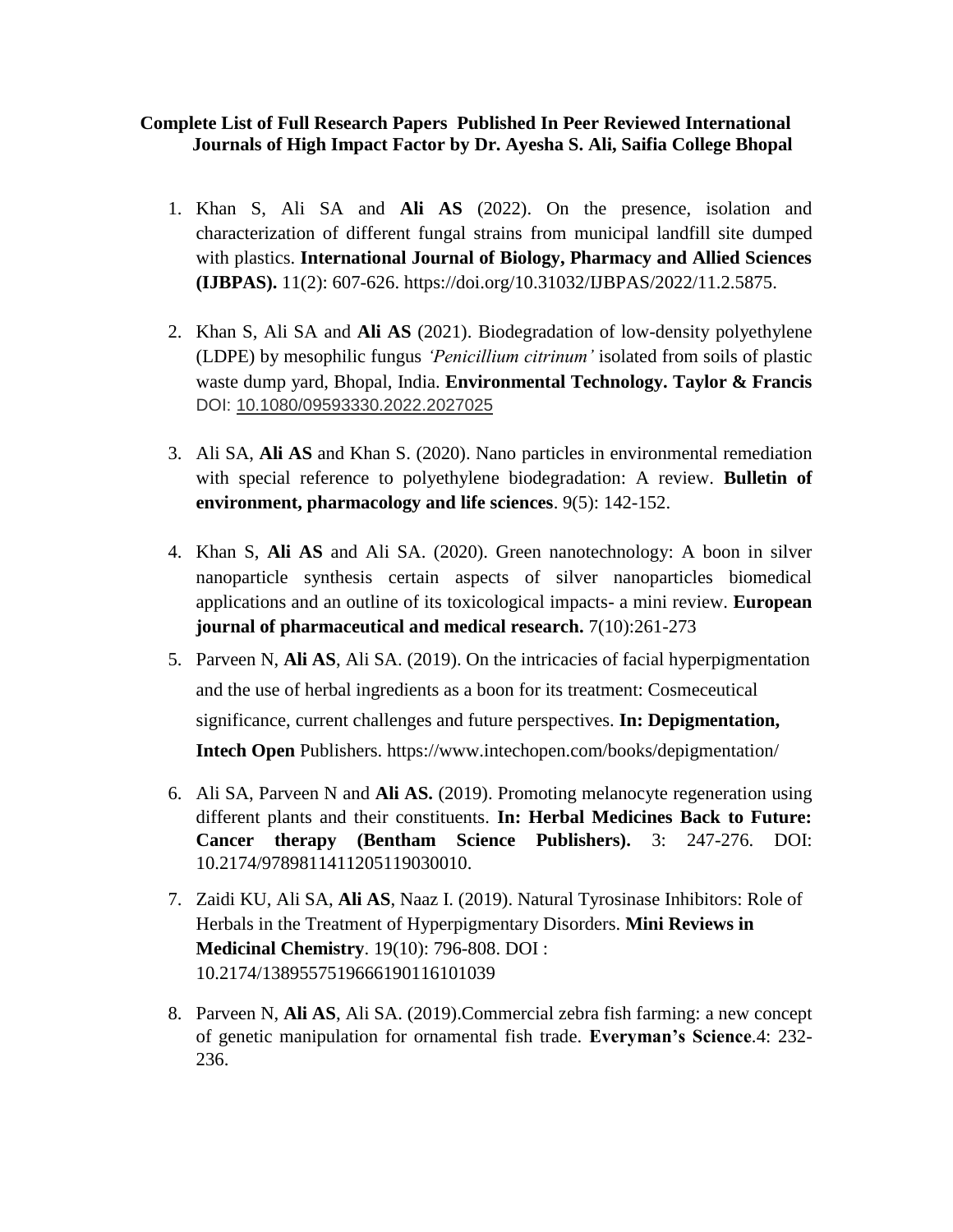- 9. Parveen N, Ali SA, **Ali AS** (2018). Insights into the explication of tyrosinase inhibitors with reference to computational studies. **Letters in Drug Design and Discovery**. 16(11):1182-1193. DOI: 10.2174/1570180815666180803111021
- 10. Ali SA**,** Parveen N, **Ali AS**. (2018). Links between the Prophet Muhammad (PBUH) recommended foods and disease management: A review in the light of modern super foods. **International Journal of Health Sciences, Pub Med** 12(2): 61–69.
- 11. Zaidi KU, Ali SA, **Ali AS**. (2018).Purified Mushroom Tyrosinase Induced Melanogenic Protein Expression in B16F10 Melanocytes: A Quantitative Densitometric Analysis.**The Open Medicinal Chemistry Journal**. 12,36-47.
- 12. Parveen N, Zaidi KU, Ali SA and **Ali AS**. (2017). Microarray as high throughput tool for tyrosinase gene expression analysis. **MOJ Proteomics & Bioinformatics**  $6(2): 1-4$
- 13. Zaidi KU,Ali SA, **Ali AS**. (2017). Pluripotent Stem Cell Technology: A Promising Remedy for Hypo pigmentation Disorders. **Journal of Stem Cell Research & Therapeutics** 2 (5), 1-4
- 14. Ali SA, Naaz I, Zaidi KU, **Ali AS**. (2017). Recent updates on melanocyte biology and the use of promising bioactive compounds for the treatment of hypo pigmentary disorders: A Review. **Mini Reviews in Medicinal Chemistry**, 17(9)- 785-798.
- 15. Zaidi KU, Ali SA and **Ali AS**, Thawani V. (2017). Natural Melanogenesis Stimulator a Potential Tool for the Treatment of Hypopigmentation Disease. **International Journal of Molecular Biology** 2(1): 1-5.
- 16. Zaidi KU,Ali SA and **Ali AS.**(2016). Melanogenic effect of purified mushroom tyrosinase on B16F10 melanocytes: A phase contrast and immunofluorescence microscopic study **Journal of Microscopy and Ultrastructure**. 5(2): 82-89
- 17. Zaidi KU, Ali SA and **Ali AS**. (2016). Effect of purified mushroom tyrosinase on melanin content and melanogenic protein expression. **Biotechnology Research International**. Volume 2016, Article ID 9706214, 8 pages.
- 18. Parveen N, **Ali AS** and Ali SA. (2016). Respirocytes: an artificial red blood cells and their role in blood transfusion. **International Journal of Advanced Science, Humanities and Engineering**. 2(1): 15-20.
- 19. Ali SA, Choudhary RK, Naaz I and **Ali AS**. (2016). Understanding the challenges of melanogenesis, key role of bioactive compounds in the treatment of hyperpigmentary disorders. **Journal of Pigmentary Disorders** Vol 11 No 2 34- 43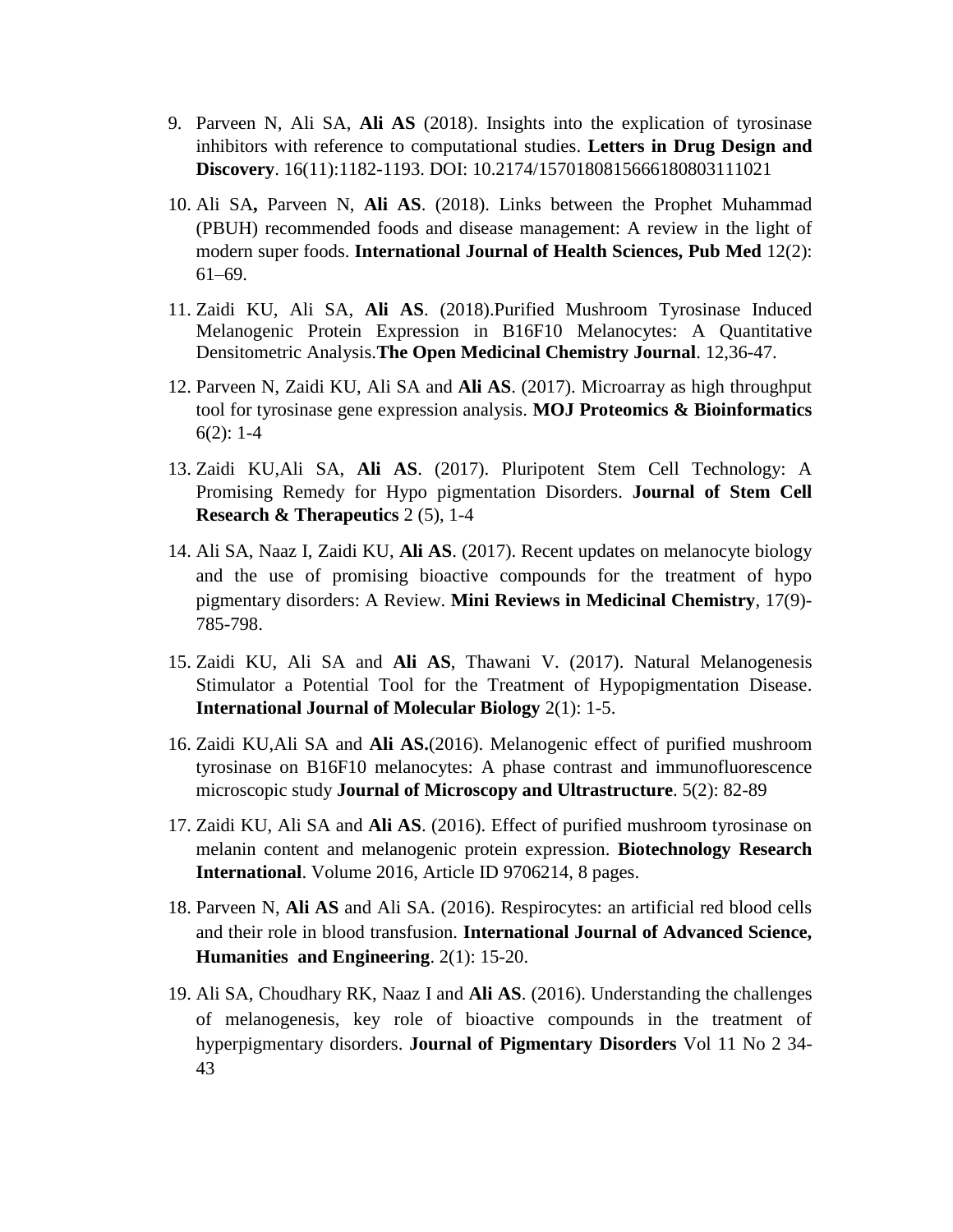- 20. Ali SA, Choudhary RK, Naaz I, Khan N, Sajid M, Galgut J, Miraj M, Jakkala L and **Ali AS**. (2015). Comparative characterization and scientific validation of certain plant extracts from their biomedical importance. **Biosci. Biotech. Res. Comm**, 8(1): 57-64.
- 21. Farrukh S and **Ali AS.** (2015). Toxicological Effects of Organophosphate Pesticide on Ceolomocytes Viability of Earthworm *E. foetida* Using NRRA.**Iranian Journal of Toxicology**, 9(28), Spring 2015.
- 22. Kackar V, **Ali AS**, PrasadS, Mukesh M, Tantia MS, Dahiya SS. (2014) Evaluation of Internal Control Genes for Gene Expression Studies in Skeletal Muscle of Riverine Buffaloes *(Bubalus bubalis).***Indian J of Animal Research Vol** 83(9)
- 23. Miraj M, Jakkala L, Khan N and **Ali AS**. (2014). On the toxicity of certain metals and its amelioration through herbal extracts. Bioscience Biotechnology Research Communications, Vol 7 (2): 99-107
- 24. **Ali AS**. (2014). Responses of the earthworm, *Eisenia foetida* coelomocytes to aluminum chloride using neutral red retention assay.Bioscience Biotechnology Research Communications,7 (1): 42-45.
- 25. Zaidi KU, Ali SA, **Ali AS** and Naaz I. (2014). Microbial tyrosinase: promising enzyme for pharmaceutical, food bio-processing and environmental industries. **Biochemical Research International**, Hindawi Publications. Vol. 2014 (Article ID-854687, 15 page).
- 26. Zaidi KU, **Ali AS** and Ali SA. (2014). Purification and Characterization of Melanogenic Enzyme Tyrosinase from Button Mushroom. **Enzyme Research**, Volume 2014 (2014), Article ID 120739, 6 pages
- 27. Choudhary A, **Ali AS**, and Ali SA. (2014). Adverse health effects of organophosphate pesticides among occupationally exposed farm sprayers: A case study of Bhopal, Madhya Pradesh, India. **Asian J Biomed Pharm Sci**., 04(35): 29-34
- 28. Choudhary A, **Ali AS** and Ali SA. (2014). Organophosphate pesticides exposure induces neurological disorders in the farm sprayers of Bhopal, Madhya Pradesh. **Biosci. Biotech. Res. Comm**. 7(1): 64-67.
- 29. Swami M, Choudhary RK, **Ali AS**. (2014). Effects of histamine and its new H1 and H2 receptor agonists on the isolated scale melanophores of teleost fish, *Rasboraelenga*. **Biosci. Biotech. Res. Comm**. 7(1):84-88.
- 30. Zaidi KU, Mani1 A, **Ali AS** and Ali SA. (2013). Evaluation of tyrosinase producing endophytic fungi from *Calotropisgigantea, Azadirachtaindica,*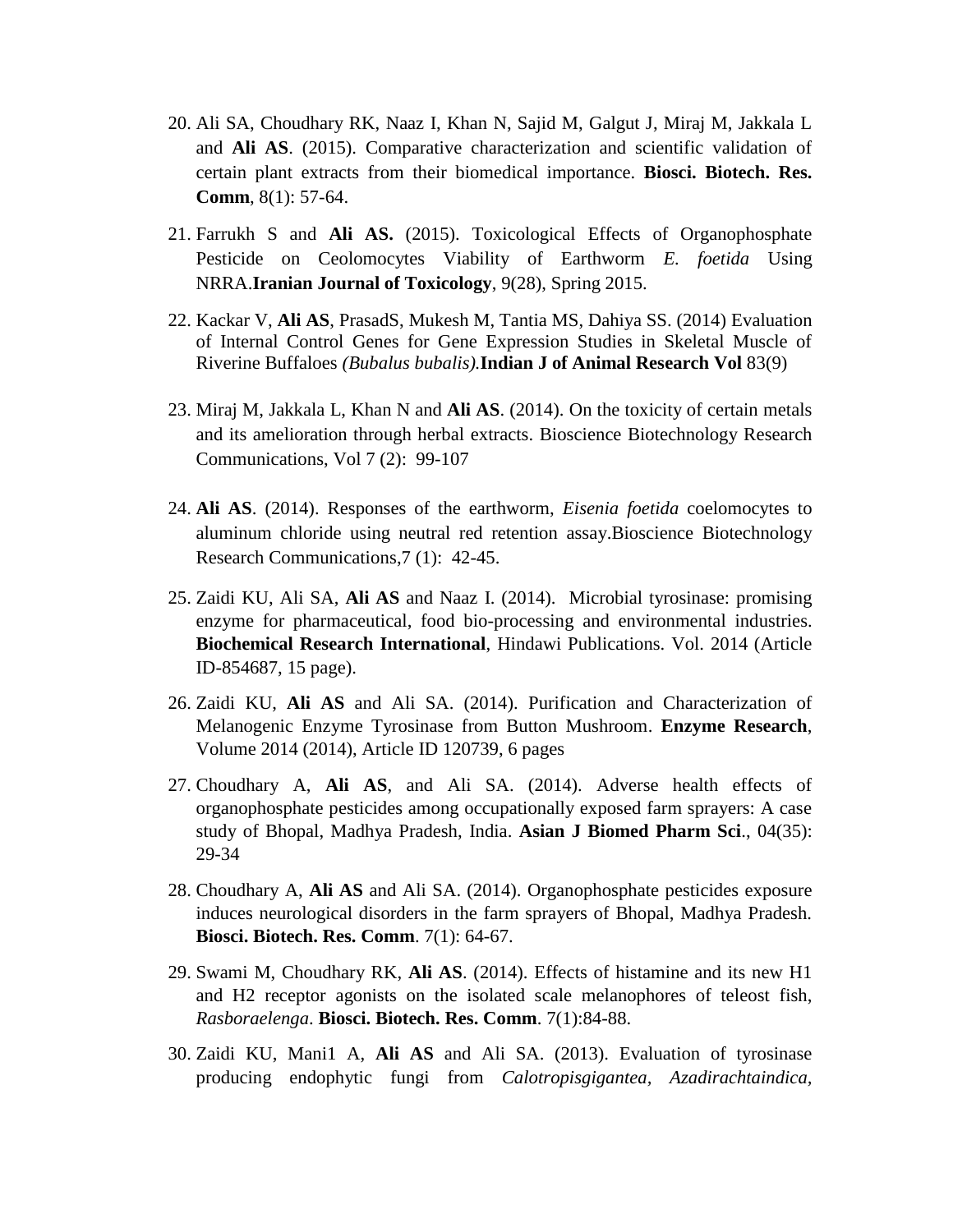*Ocimumtenuiflorum*and *Lantana camara*.**Annual Review & Research in Biology** 3(4): 389-396.

- 31. Salim S, **Ali AS** and Ali SA. (2013). 5-HT receptors subtypes as key regulators in causing pigment dispersion within the melanophores of *O. mossambicus*. **Comp. Biochem. Physiology***. Elsevier* (Part B) 164(2): 117-23.
- 32. **Ali AS** and Naaz I. (2013). Earthworm biomarkers: the new tools of environmental impact assessment. **Biosci. Biotech. Res. Comm**. 6(2): 163-169.
- 33. **Ali AS** et al. (2013). Microsatellite-based genetic evaluation of Ghumusar goats of Orrisa. **Animal Genetic Resources**, 00: 1-6. FAO, United Nations.
- 34. Parveen A &**Ali AS**. (2013). Cascading interplay of abiotic and biotic factors in population dynamics of dipterans in a large tropical man-made lake. **Biosci. Biotech. Res. Comm.** 6(1): 76-81.
- 35. Choudhary A, **Ali AS** and Ali SA. (2013). Short and long term exposure dependent assessment of organophosphate pesticides in farm sprayers of Bhopal. International Journal of Toxicology.
- 36. Choudhary A, **Ali AS** and Ali SA. (2013). Assessment of certain biochemical responses of organophosphate pesticide sprayers of Bhopal. Interdisciplinary Toxicology.
- 37. **Ali AS***et al.* (2012). Phenotypic, biometric and genetic characterization of Bundelkhandi goats.**Indian Journal of Animal Sciences**82(11): 1442-1445
- 38. **Ali AS***et al*. (2012). Genetic diversity and bottleneck analysis of KonkanKanyal goats.**Animal Genetic Resources**, 50: 43-48. FAO, United Nations.
- 39. Ali SA, Salim S, Sahni T, Peter J and **Ali AS**. (2012). Serotonin receptors as novel targets for optimizing skin pigmentary responses in Indian bullfrog *Hoplobatrachustigerinus.* **British Journal of Pharmacology**, U.K. The British Pharmacological Societ[y165\(5\):](http://onlinelibrary.wiley.com/doi/10.1111/bph.2012.165.issue-5/issuetoc) 1515–1525 John Wiley UK
- 40. Salim S, Ali SA and **Ali AS**. (2012a).The Peripheral bearing of Serotonergic receptors and their cross interaction: a key mien in Vertebrate Skin Pigmentation. IISTE, United States.
- 41. Salim S, **Ali AS** and Ali SA. (2012b). Auto-regulatory role of novel histamine H<sup>3</sup> Like receptors  $(H_3R)$  and subsequent modulation of adrenergic induced aggregation in the pigmentary responses of *Oreochromismossambicus.*  Pharmacologia UK Science Reuters 3 (8): 325-335.
- 42. Salim S, **Ali AS** and Ali SA.(2012c).On the role of Histaminergic receptors as regulators of pigmentary responses in *O. mossambicus*melanophores. **Journ. Recep. Sign. Transd***.* 32(6): 314-20. USA.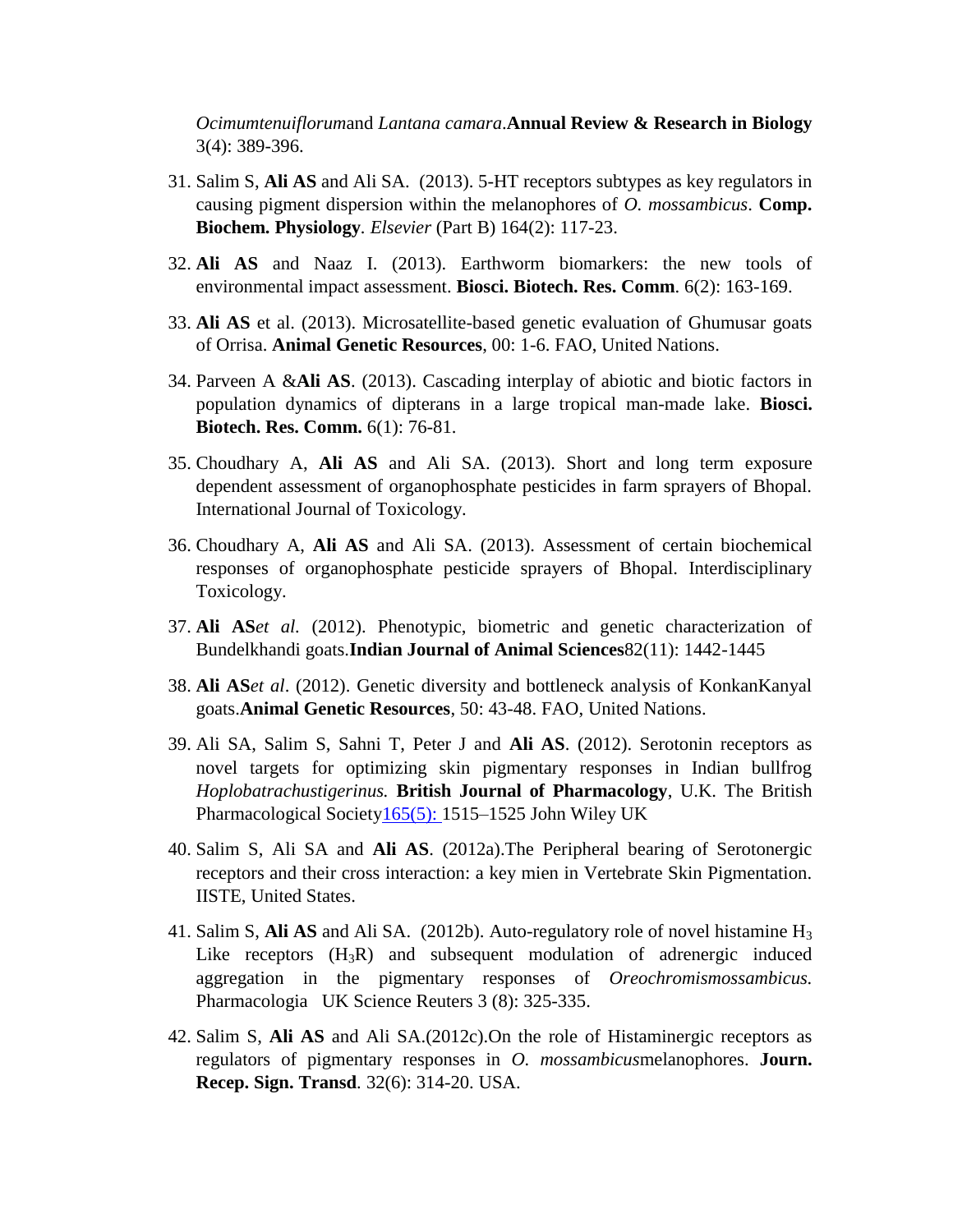- 43. **Ali AS**and Mitra J. (2012). Role of enzyme biomarkers in xenobiotic assays : In The Ugly Face of Pollution, **Discovery Publishers** New Delhi Pp 123 -134
- 44. Ali SA., T. Sultan, Galgut JM, Sharma R., Meitei KV and **Ali AS**. (2011). In vitro responses of fish melanophores to lyophilized extracts of *Psoralea corylifolia* seed sand pure psoralen Accepted in Pharmaceutical Biology. USA (doi:10.3109/ 10799893.2010.508164)
- 45. Salim S, **Ali AS** and Ali SA. (2011). Insights into the physio-modulatory role of histaminergic receptors in vertebrate skin pigmentation: **Journal of Receptors and Signal transduction,** USA. 31(2): 121-31.
- 46. Peter J, Meitei KV, **Ali AS** and Ali SA. (2011).Effects of histaminergic compounds on the melanophore responses of the wall lizard, H*emidactylus flaviviridis.* **Current Science**101(2): 226-229.
- 47. Ali SA, **Ali AS**& Peter J. (2011). Effect of Ultraviolet-BRadiation on the Skin Melanophores of Indian bullfrog *Hoplobatrachus tigerinus*. BioScience. (USA), 2(4): 158-173
- 48. **Ali AS**, Mitra J and Ali SA. (2011). Biochemical markers for toxicological assessment A review Biochemical markers for toxicological assessment: A review (Delhi Publishing Company): 117-131.
- 49. Farrukh S and **Ali AS**. (2011). Effects of diclorovos organophosphate on growth, reproduction and avoidance behavior of earthworm *Eisenia foetida.* Iranian Journal of Toxicology, 5(14):495-501.
- 50. Yadav S, **Ali AS**& Ali SA. (2009). Vitamin A ameliorates toxic effects of cadmium in domestic fowl. Indian Journal of Poultry Science .44(3): 402-404
- 51. **Ali AS**, Khan I and Ali SA. (2009). Bioremediation of contaminated soils using earthworms. In Hand book of Agriculture Biotechnology, Ed DK Maheshwari
- 52. Parveen A, **Ali AS** and Ali SA. (2009). Role of shore line macrophytes in management and conservation of a tropical lake Biosc. Biotech. Res. Comm. 2 (2): 195-199
- 53. Pandey, **Ali AS**, Sajid M and Ali SA. (2008). Certain Biochemical studies on the Leaves of Medicinal Plant, *Eclipta alba.* Biosci Biotech Research Comm. 1  $(1):$ 59-63.
- 54. Ali SA, Malik S, Meitei KV, Sultan T, Sajid M, **Ali AS** and Ovais M. (2008) Pharmacological effects of Lead Nitrate, Adrenaline and Potassium on isolated fish melanophores. Biosc. Biotech. Res. Comm. 1(1): 64-69.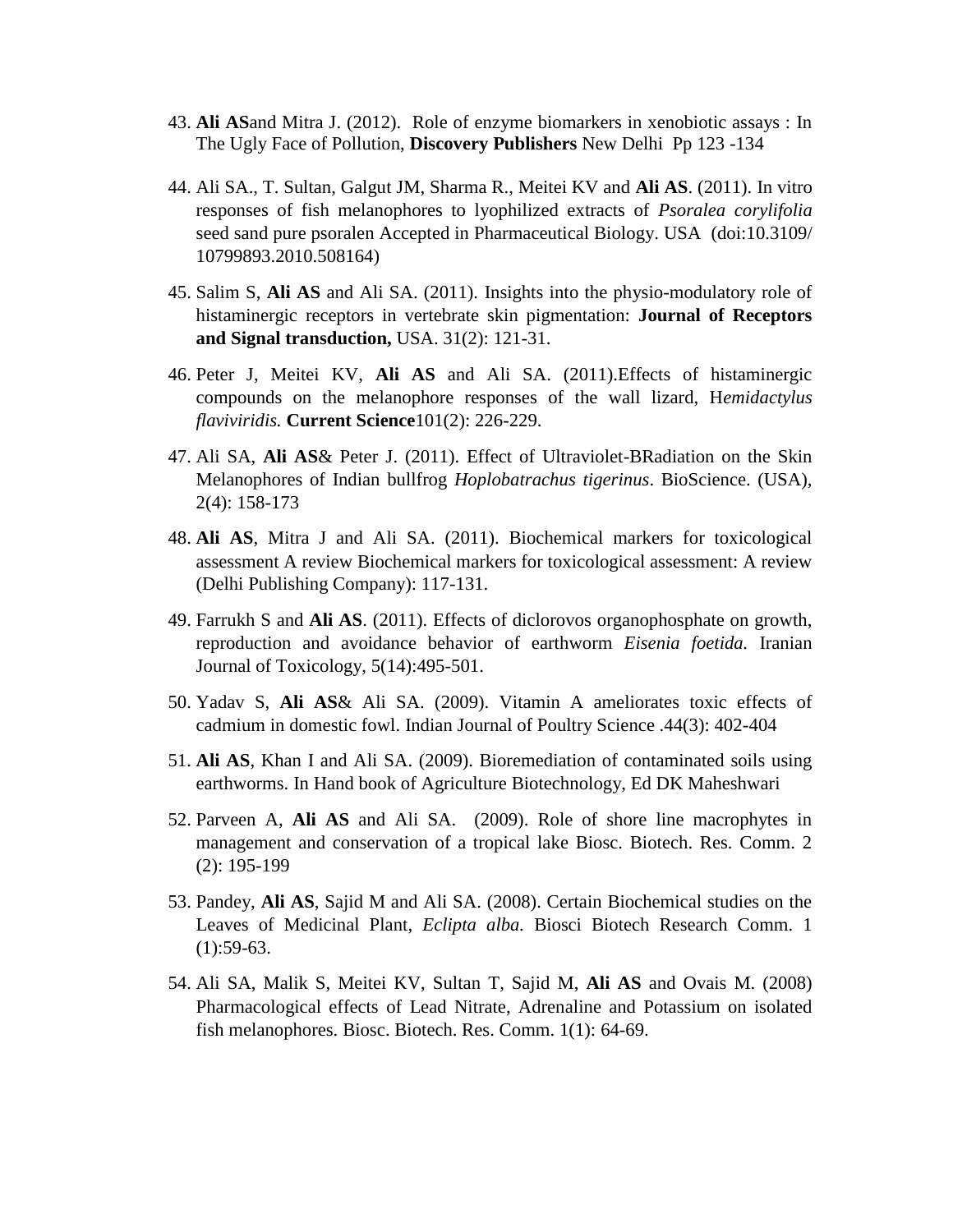- 55. Ali SA, Saxena M, Meitei KV, Sajid M and **Ali AS**. (2008) Biochemical studies of crude extracts of roots and leaves of *Withania somnifera*. Biosci Biotech Res Comm, 1(2):168-172.
- 56. **Ali AS**, Khan I and Ali SA. (2007) Toxicological Monitoring using Earthworms. In: Toxicology & Science of Poisons, Aavishkar Publishers, 167-186.
- 57. Khan I, **Ali AS** and Ali SA. (2007) Biomass and behavioral responses of earthworm *L. terrestris* to Copper Chloride. Iranian Journal of Toxicology 2 :64- 71
- 58. Ahmed MS, Ali SA, **Ali AS** and Chaubey KK. (2006). Epidemiological and etiological study of oral sub mucous fibrosis among gutkha chewers of Patna. J. Indian Society of Pedodontics and Preventive Dentistry. 24(2): 84-89.
- 59. Ali SA, Khan I and **Ali AS.**(2006) Friendly Earthworms. Science Reporter, CSIR New Delhi 43(1): 28-30.
- 60. Ahmed MS, Ali SA, **Ali AS** and Chaubey KK. (2006). Comparative severity of oral sub mucous Fibrosis in gutkha and other areca nut product Chewers Priory Dentistry On Line 1-11.
- 61. Ahmad MS, Ali SA and **Ali AS**. (2005). Site distribution of oral carcinoma reported cases in some tobacco- lime mixture Biosci. Biotech. Res. Asia. 3(2):329-334.
- 62. Ahmed MS, Ali SA and **Ali AS**. (2004) Understanding the pathological nature of oral plaque and its role in dental carries. Biosci. Biotech. Res. Asia. 02 (1) :25-32.
- 63. Ali SA, **Ali AS**, Ali SN and Jain R. (2004). Effects of ultraviolet-C radiation on isolated fish scale melanophores. Indian Journal of Radio & Space Physics. CSIR New Delhi.33:58-60.
- 64. Ali SA, Peter J, **Ali AS**. (1998). Histamine receptors in the skin melanophores of Indian Bull frog, *Rana tigerina*. Comp. Biochem. Physiol A, Elsevier: 121. pp. 229-234.
- 65. **Ali AS** et al. (1997). Responses of fish melanophores to organophosphorous pesticides, Poll Res, Vol 4, Issue 1, 35-39.
- 66. **Ali AS** et al. (1997). Responses of fish melanophores to organophosphorous pesticides, 7th ESPCR Meeting, 9-11th Oct, Bordeux, France, P-70
- 67. Peter J, **Ali AS**, Ali SA. (1996). Effect of histaminergic drugs on the integumental melanophores of adult *Bufo melanosticus*. Ind J. Expt. Biol. 34:427-430.
- 68. Peter J, **Ali AS** and Ali SA. (1996). Ionic regulation of toad skin melanophores. Ind J. Zool Spectrum. 6(2): 47-50.